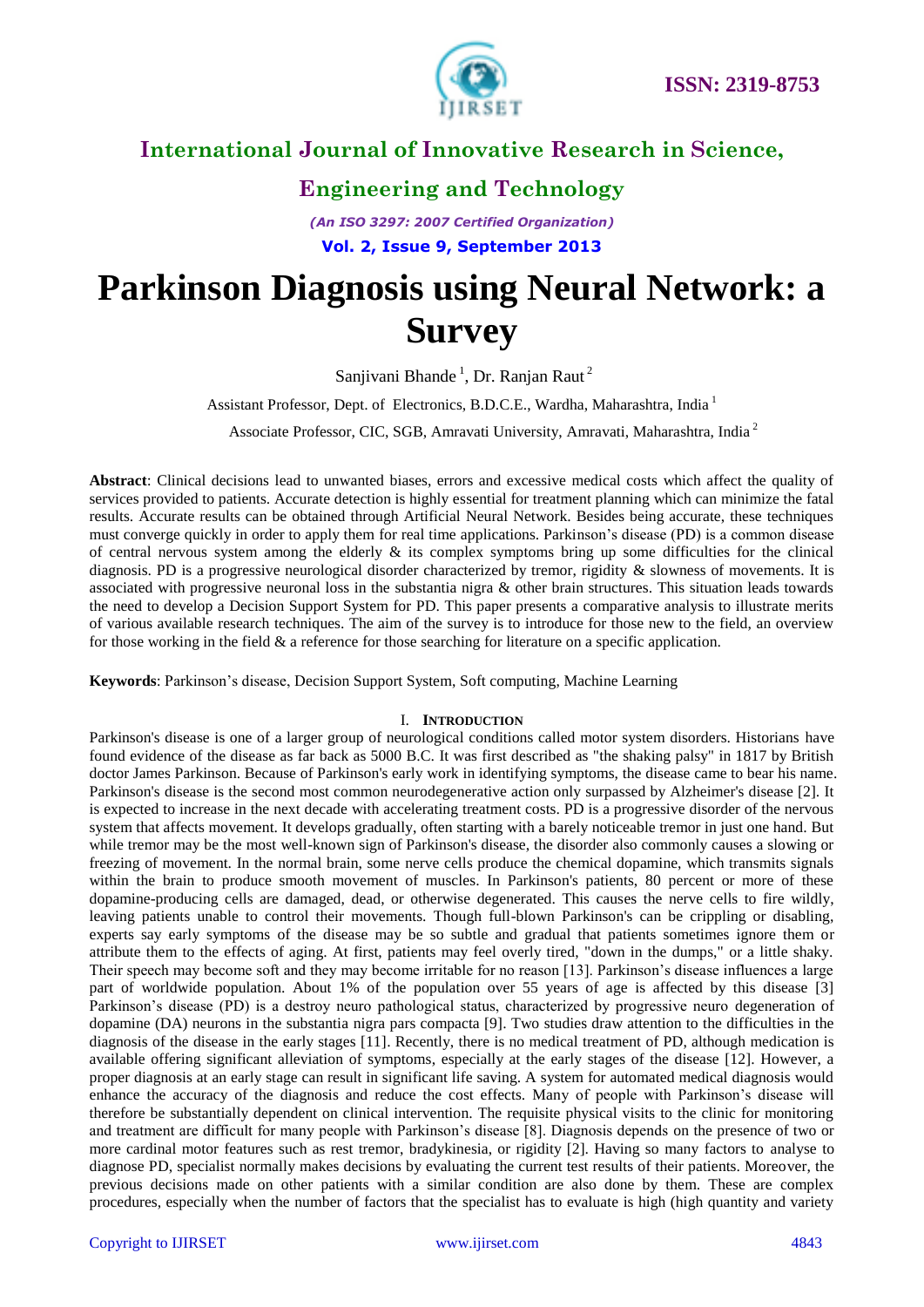

# **Engineering and Technology**

*(An ISO 3297: 2007 Certified Organization)*

## **Vol. 2, Issue 9, September 2013**

of these data). For these reasons, PD diagnosis involves experience and highly skilled specialists [14]. Functional neuro imaging holds the promise of improved diagnosis and allows assessment in early disease.

Artificial neural networks are inspired by attempts to simulate biological neural systems. The human brain consists primarily of nerve cells called neurons, linked together with other neurons via stand of fibre called axons. Axons are used to transmit nerve impulses from one neuron to another whenever the neurons are stimulated. A neuron is connected to the axons of other neurons via dendrites, which are extensions from the cell body of the neurons. The contact point between a dendrite and an axon is called a synapse. Neural networks provide a very general way of approaching problems. When the output of the network is continuous, such as the appraised value of a home, then it is performing prediction. When the output has discrete values, then it is doing classification. A simple rearrangement of the neurons and the network becomes adept at detecting clusters. The fact that neural networks are so versatile definitely accounts for their popularity. The effort needed to learn how to use them and to learn how to massage data is not wasted, since the knowledge can be applied wherever neural networks would be appropriate [14]. Nowadays, with the development of computer technology, data mining has been widely used in various fields. Clinical decision support systems (CDSSs) form a significant part of the field of clinical knowledge management technologies through their capacity to support the clinical process and use of knowledge, from diagnosis and investigation through treatment and long-term care [13]. The use of classifier systems in medical diagnosis is increasing gradually. Recent advances in the field of artificial intelligence have led to the emergence of expert systems and Decision Support Systems (DSS) for medical applications. Moreover, in the last few decades computational tools have been designed to improve the experiences and abilities of doctors and medical specialists in making decisions about their patients. Without doubt the evaluation of data taken from patients and decisions of experts are still the most important factors in diagnosis. However, expert systems and different Artificial Intelligence (AI) techniques for classification have the potential of being good supportive tools for the expert [1]. Classification systems can help in increasing accuracy and reliability of diagnoses and minimizing possible errors, as well as making the diagnoses more time efficient [14].

## II. **OVERVIEW OF ALGORITHM**

The main objective of this work is to highlight the position of various automated techniques which can indirectly aid in developing novel techniques for solving the health care problem of the current society. In this review different methods based on Artificial neural network was mentioned for diagnosis of PD. Various PD detection algorithms are proposed in past. Following subsection describes the same.

## *A. PD Detection Algorithm*

David Gil [15] Presented 3 methods MLP & SVM with the two kernel types have both a high precision level of the confusion matrix regarding the different measurement parameters (accuracy, sensitivity, specificity positive predictive value and negative predictive value). The SVM produces better results than the MLP. Uses a new algorithm for training the SVM: Sequential Minimal Optimization (SMO) which is a faster training method for SVMs. *SVM with* universal Pearson VII function based kernel (puk kernel) improves the accuracy of system. PUK kernel is robust and has an equal or even stronger mapping power as compared to the standard kernel functions leading to an equal or better generalization performance of SVMs.

Mehmet Can [16] developed a parallel networks system which is bound together with a majority voting system in order to further increase the predictive accuracy of a Parkinson's disease data set based on vocal recordings. To identify the presence of Parkinson's disease, a neural network system with back propagation together with a majority voting scheme is used. The designed neural network system is boosted by filtering, and this causes a significant increase of robustness.

Another study by M. Lee et. al. [18] on the imbalanced data problem in biomedical data uses a sampling scheme in collaboration with a naive Bayes classifier to deal with the imbalanced data problem. The sampling pattern starts with a small portion of the data to train the classifier, and then successively to increase the number of training samples regardless of the initial class distribution.

Anchana Khemphila [14] attempt to introduce a classification approach using Multi-Layer Perceptron (MLP) with Back-Propagation learning algorithm and a feature selection using information gain with Parkinson disease patients. In this work, context selection is determined by the weight of each low-level context. Instead of learning weights through a generic algorithm or other machine learning method, uses the information gain of each attribute, as its weight. The basic motivation for this study comes from the power of ANN classification algorithm and it uses the concept of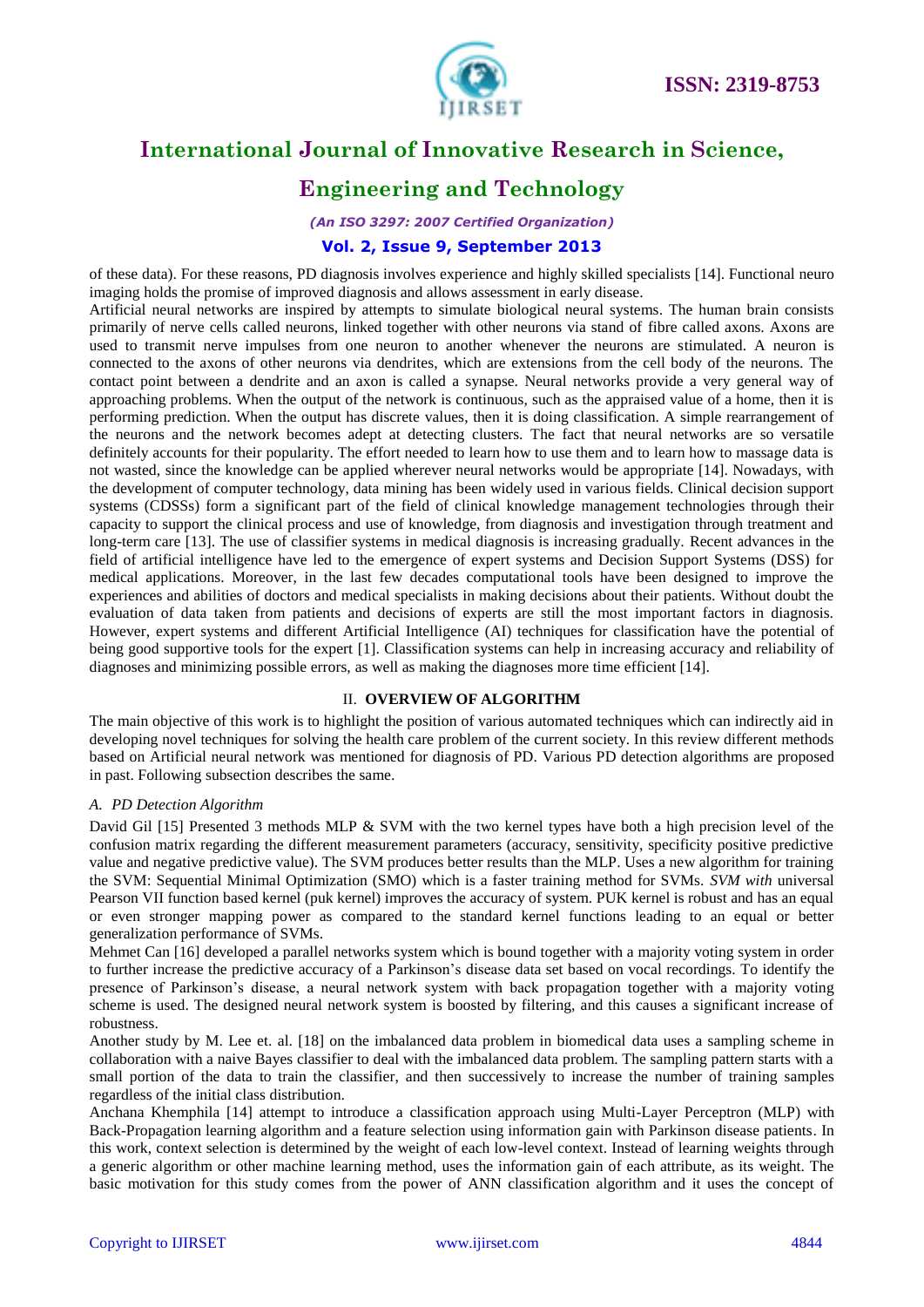

# **Engineering and Technology**

*(An ISO 3297: 2007 Certified Organization)*

# **Vol. 2, Issue 9, September 2013**

information gain as the criterion to select an attribute. IG is usually used for feature set selection so the method applied consists of computing the IG for each field.

## *B. Classifiers for recognizing the PD*

Resul Das [17] applied various classifiers to recognize the PD by using SAS based software. Four different classifiers are selected and implemented with SAS based software. These are DMNeural, Neural Network, Regression, and Decision tree respectively. For neural networks classifier the back propagation learning algorithm has been used in the feed-forward, single hidden layer. The algorithm used is the Levenberg– Marquardt (LM) algorithms. A tangent sigmoid transfer function has been used for both the hidden layer and the output layer. In regression node, logistic regression was used. Moreover, default values were chosen for both DMneural and Decision tree nodes. Various evaluation schemas were employed for calculating the performance score of the classifiers. The neural network classifier yielded the best score.

Mehmet Can [5] presented a parallel distributed neural network with two hidden layers, boosted by the use of filtering, and a majority voting system. In this a case study of Parkinson's disease that some of the difficulties with imbalanced data sets are resolved. The type of network used is the standard feed forward back-propagation neural network, since they have proven useful in biomedical classification tasks.

Mehet Fatih [6] developed ANFC-LH classifier. It has enough satisfaction with higher accuracy for classification of Parkinson dataset which collected from sustained vowel phonation. Also, ANFC-LH classifier is used for the feature selection. Used completely different features, such as MDVP: Fhi(Hz), RPDE, spread1 and D2. In this work different and novel feature selection and classifying techniques presented, valuable for diagnosing hidden PD in early ages, may give greater accurate solutions.

## *C. Decision Support System*

A.H. Hadjahmadi [13] compares the accuracy of several machine learning methods including Bayesian Networks, Regression, Classification and Regression Trees (CART), Support Vector Machines (SVM), and Artificial Neural Networks (ANN) for proposing a decision support system for diagnosis of Parkinson's disease. By comparing all the methods the classification and regression tree method is the best classifier. Artificial neural network and support vector machine are the next best classifiers.

## *D. Vision-Based Diagnostic System*

C.W. Cho [10] proposes a vision-based diagnostic system to aid in recognition of the gait patterns of Parkinson's disease. The proposed system utilizes an algorithm combining principal component analysis (PCA) with linear discriminate analysis (LDA). This scheme not only addresses the high data dimensionality problem during image processing but also distinguishes different gait categories simultaneously. The feasibility of the proposed system for the recognition of PD gait was tested by using gait videos of PD and normal subjects. The efficiency of feature extraction using PCA and LDA coefficients are also compared. The proposed system is a promising aid in identifying the gait of Parkinson's disease patients and can discriminate the gait patterns of PD patients and normal people with a very high classification rate. Seven PD patients and seven normal people from Buddhist Tzu Chi General Hospital in Taiwan were enrolled in this study. All the experiments were conducted in the laboratory of the neurosurgery department of the hospital. Under supervision, the subjects were asked to walk from left to right and then to walk back. A SONY HDR-HC3 camcorder was utilized to capture the motion video of the subjects. All video recordings were then extracted to image clips with a sampling rate of 15 frames/s. Because the subjects walked at different speeds, the lengths of the video sequences varied from person to person.

## III. **DISCUSSION**

Algorithms based on ANN, effectively compare the performance of various kinds of NNs and choose the best one for the diagnosis. Classification algorithms are widely used in various medical applications. It is not necessary a single best classification tool but instead the best performing algorithm will depend on the features of the dataset to be analyzed ( $[13]$ ,  $[18]$ ,  $[10]$ ). Some datasets include only laboratory data. In some datasets both laboratory  $\&$  non laboratory data are included. The data used [5] is a voice recording originally done at University of Oxford by Max Little. It is observed that some neural networks like RBF, MLP are found to have best classification accuracy but takes more time for training. ANN can be investigated by employing various activation functions to get higher classification accuracy [17]. SVM is also found better as a classifier.